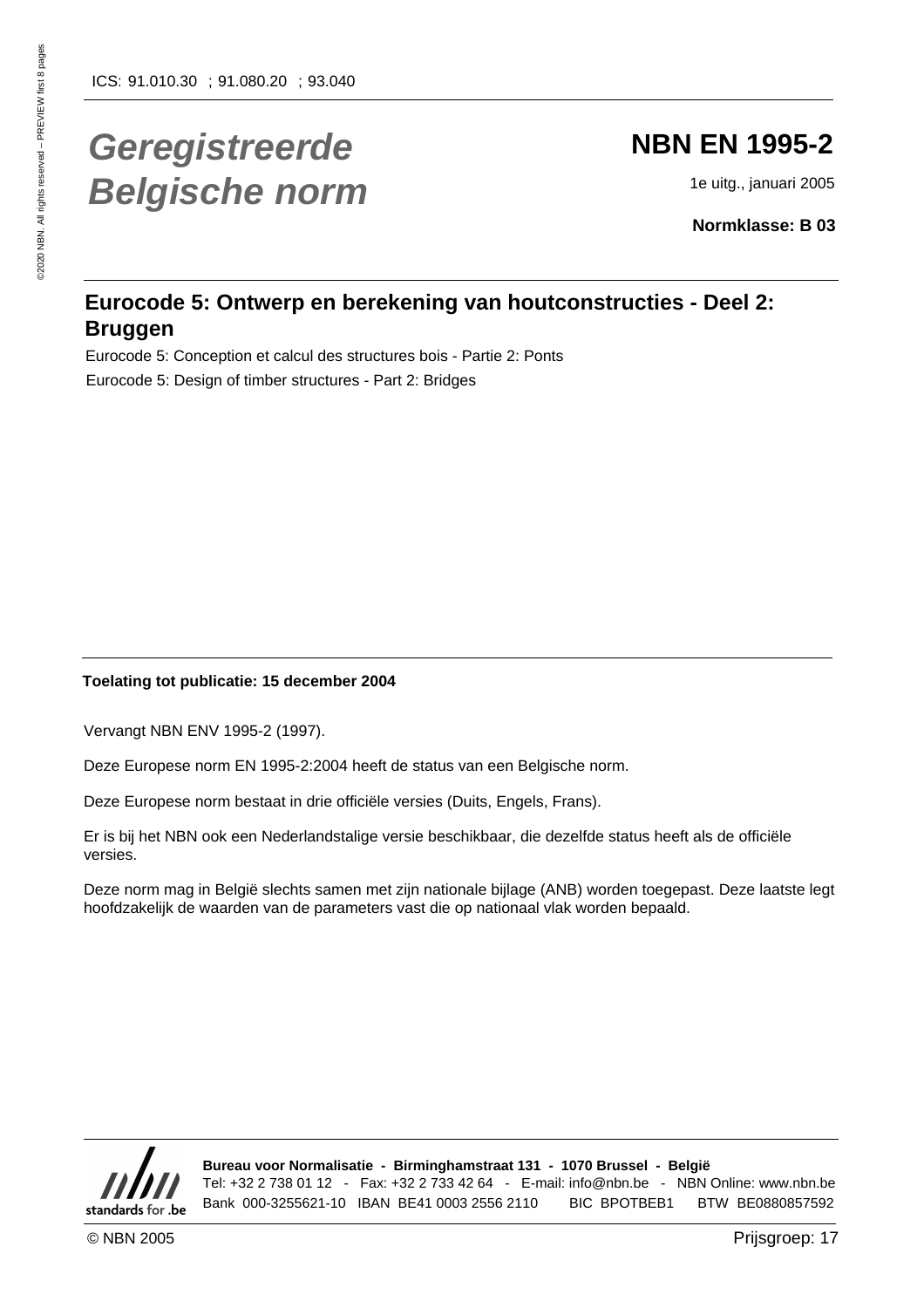# **norme belge enregistrée**

# **NBN EN 1995-2**

1e éd., janvier 2005

**Indice de classement: B 03**

### **Eurocode 5: Conception et calcul des structures bois - Partie 2: Ponts**

Eurocode 5: Ontwerp en berekening van houtconstructies - Deel 2: Bruggen Eurocode 5: Design of timber structures - Part 2: Bridges

#### **Autorisation de publication: 15 décembre 2004**

Remplace NBN ENV 1995-2 (1997).

La présente norme européenne EN 1995-2:2004 a le statut d'une norme belge.

La présente norme européenne existe en trois versions officielles (allemand, anglais, français).

Une version en néerlandais, ayant le même statut que les versions officielles, est également disponible au NBN.

Cette norme ne peut être utilisée en Belgique qu'en combinaison avec son annexe nationale (ANB) qui fixe principalement la valeur des paramètres à déterminer au niveau national.



**Bureau de Normalisation - Rue de Birmingham 131 - 1070 Bruxelles - Belgique** Tél: +32 2 738 01 12 - Fax: +32 2 733 42 64 - E-mail: info@nbn.be - NBN Online: www.nbn.be Banque 000-3255621-10 IBAN BE41 0003 2556 2110 BIC BPOTBEB1 TVA BE0880857592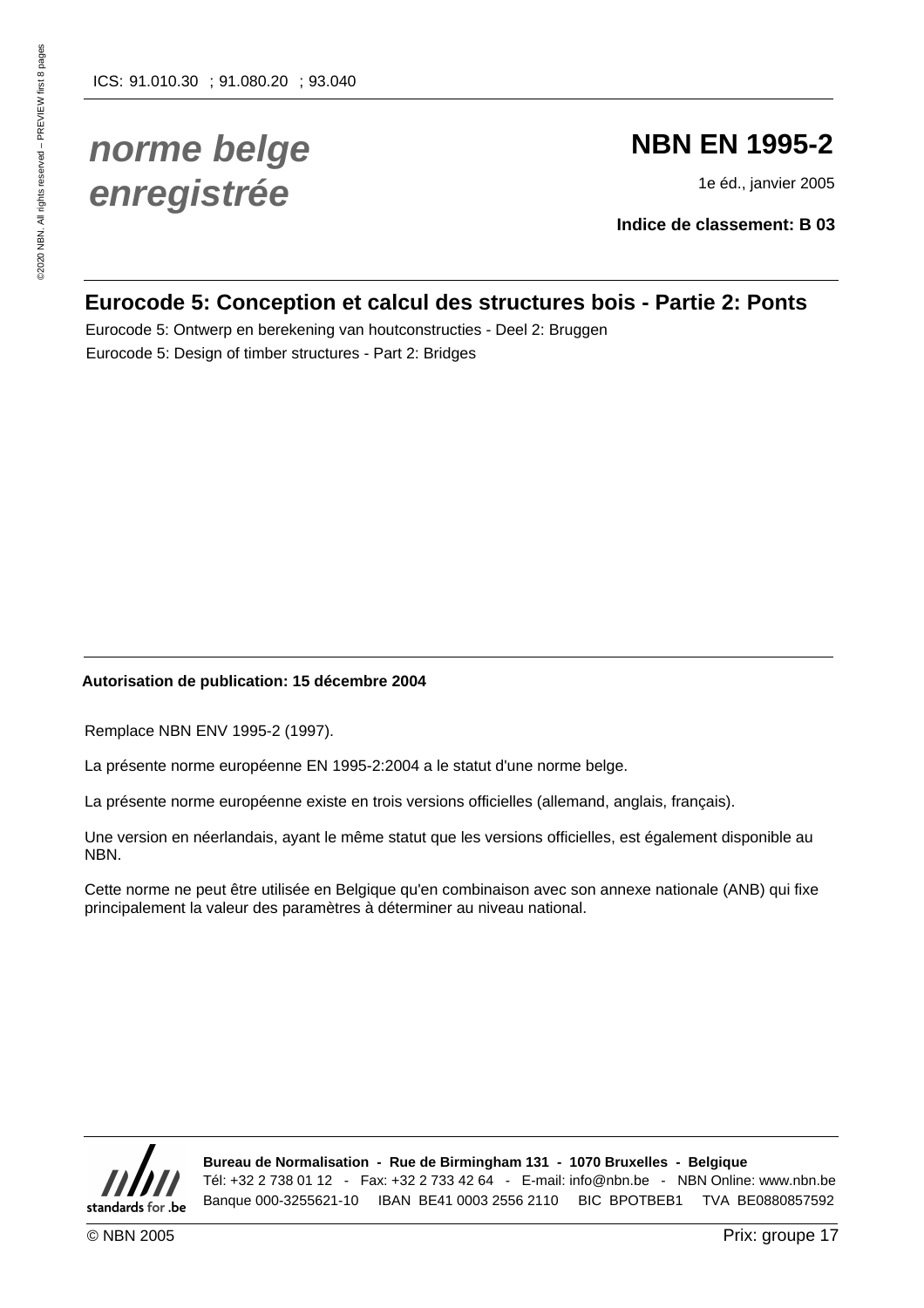### **NATIONAAL VOORWOORD van NBN EN 1995-2:2005**

1. De norm NBN EN 1995-2:2005 «Eurocode 5 – Ontwerp en berekening van houtconstructies – Deel 2: Bruggen» omvat de nationale bijlage NBN EN 1995-2 ANB:2012 met een normatief karakter in België. Hij vervangt vanaf de datum van de publicatie in het Belgische Staatsblad van de bekrachtiging van de norm NBN EN 1995-2 ANB:2012 de volgende norm:

NBN ENV 1995-2:1997 "Eurocode 5: Ontwerp van houten draagsystemen - Deel 2: Bruggen"

**2.** De Nederlandstalige versie van EN 1995-2 is tot stand gekomen op basis van een voorkeurterminologie die in samenwerking tussen het NBN en het NEN is opgesteld. Daarbij werd voor elk begrip een unieke woordkeuze gemaakt. Dit heeft als gevolg dat in de norm uitdrukkingen voorkomen die in één van de twee landen minder gebruikelijk zijn. Hierna volgt een lijst met synoniemen

| Oorspronkelijke term<br>(Engels) | Verplichte term<br>(Nederlands)                                  | <b>Synoniem</b><br>(B);(NL)             |
|----------------------------------|------------------------------------------------------------------|-----------------------------------------|
| accidental design situation      | buitengewone ontwerpsituatie,<br>buitengewone<br>ontwerptoestand | bijzondere toestand<br>(N)              |
| civil engineering work           | civieltechnisch werk<br>(kunstwerk)                              | werk van burgerlijke<br>bouwkunde (B)   |
| construction work                | bouwwerk                                                         | werk (B)                                |
| shear modulus                    | glijdingsmodulus<br>[buiten Eurocode 5]                          | afschuivingsmodulus<br>[bij Eurocode 5] |
| bay                              | veld, vak                                                        | liggerveld                              |
| road bridge                      | wegverkeersbrug                                                  | verkeersbrug (N);<br>wegbrug (B)        |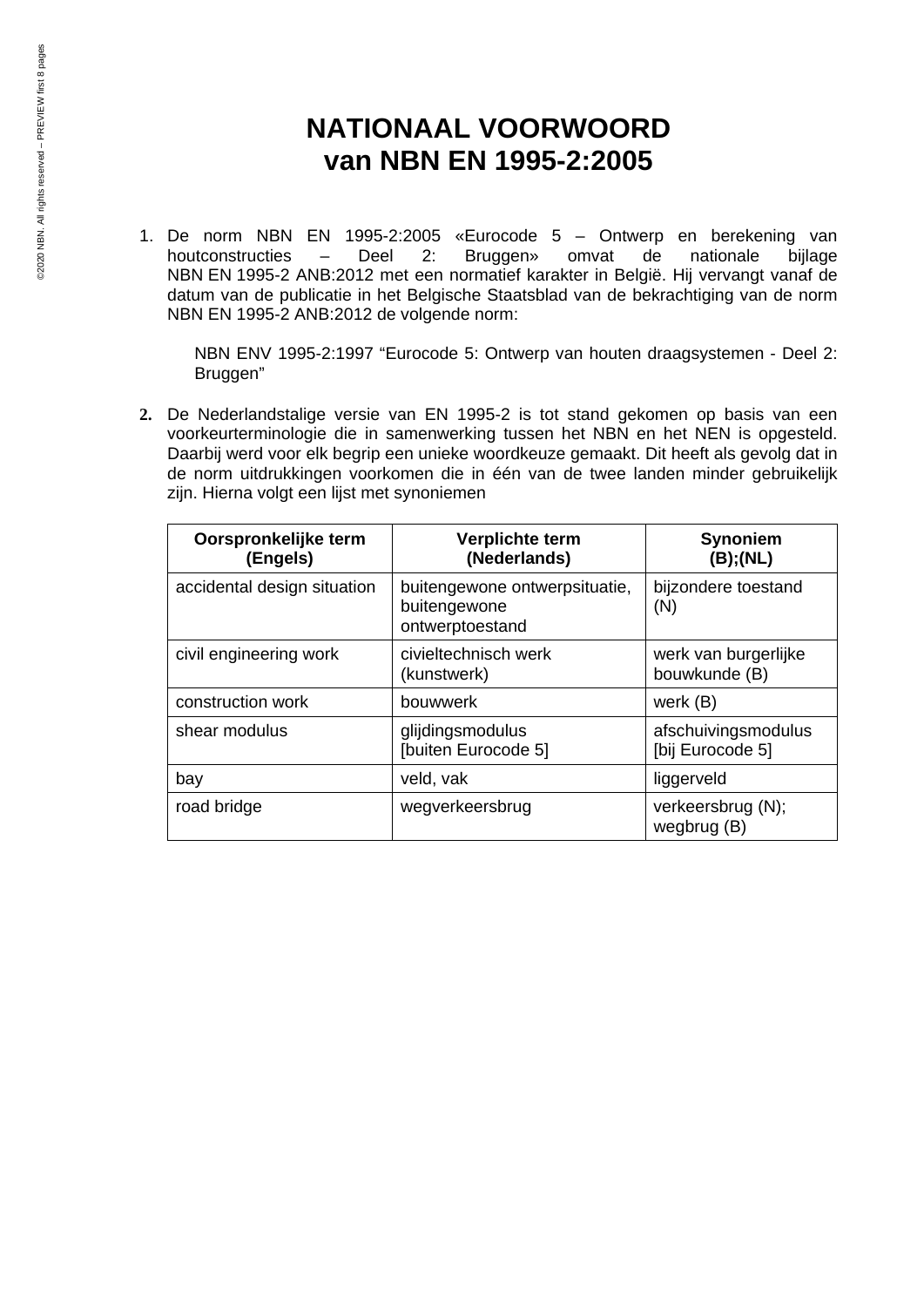## **AVANT-PROPOS NATIONAL À LA NBN EN 1995-2:2005**

1. La norme NBN EN 1995-2:2005 "Eurocode 5: Conception et calcul des structures en bois – Partie 2 : Ponts" comprend l'annexe nationale NBN EN 1995-2 ANB:2012 qui a un caractère normatif en Belgique. Elle remplace à partir de la date de publication au Moniteur Belge de l'homologation de la norme NBN EN 1995-2 ANB:2012 la norme suivante :

NBN ENV 1995-2:1997 «Eurocode 5 - Calcul des structures en bois – Partie 2: Ponts».

2. La version de langue française de l'EN 1995-2 de 2004 a été rédigée en France par l'AFNOR. En conséquence, on y rencontre certaines expressions d'usage moins courant en Belgique.

Une liste de termes équivalents en Belgique est donnée ci-après :

| Terme de l'EN 1995-2 | <b>Equivalent en Belgique</b>                                                                  |
|----------------------|------------------------------------------------------------------------------------------------|
| client               | le maître de l'ouvrage assisté de ses bureaux<br>d'architectes, d'ingénierie et de consultance |
| poteau               | colonne                                                                                        |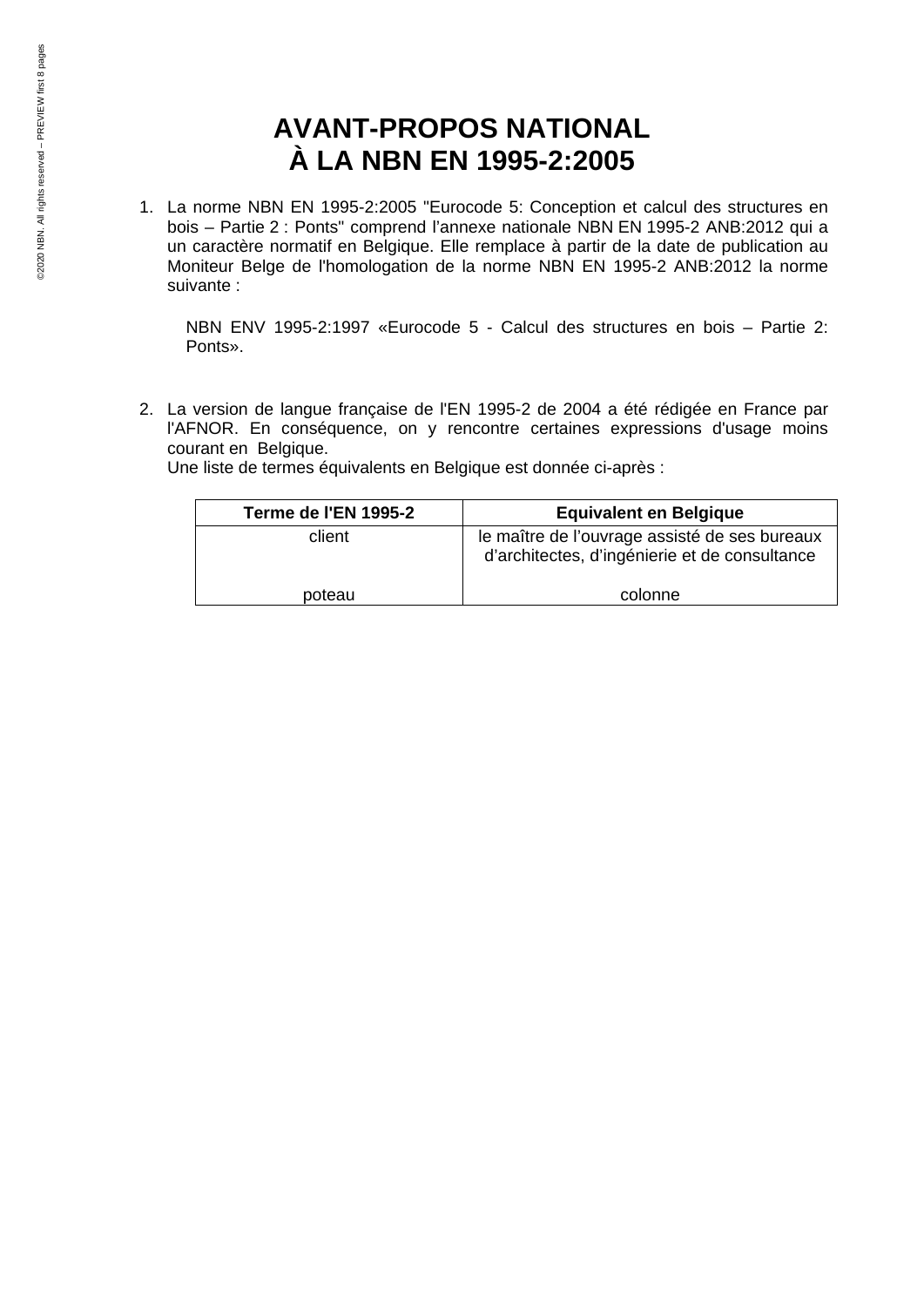# EUROPEAN STANDARD NORME EUROPÉENNE EUROPÄISCHE NORM

### **EN 1995-2**

November 2004

ICS 91.010.30; 91.080.20; 93.040 Supersedes ENV 1995-2:1997

English version

### Eurocode 5: Design of timber structures - Part 2: Bridges

Eurocode 5: Conception et calcul des structures bois - Partie 2: Ponts

 Eurocode 5: Bemessung und Konstruktion von Holzbauten - Teil 2: Brücken

This European Standard was approved by CEN on 26 August 2004.

CEN members are bound to comply with the CEN/CENELEC Internal Regulations which stipulate the conditions for giving this European Standard the status of a national standard without any alteration. Up-to-date lists and bibliographical references concerning such national standards may be obtained on application to the Central Secretariat or to any CEN member.

This European Standard exists in three official versions (English, French, German). A version in any other language made by translation under the responsibility of a CEN member into its own language and notified to the Central Secretariat has the same status as the official versions.

CEN members are the national standards bodies of Austria, Belgium, Cyprus, Czech Republic, Denmark, Estonia, Finland, France, Germany, Greece, Hungary, Iceland, Ireland, Italy, Latvia, Lithuania, Luxembourg, Malta, Netherlands, Norway, Poland, Portugal, Slovakia, Slovenia, Spain, Sweden, Switzerland and United Kingdom.



EUROPEAN COMMITTEE FOR STANDARDIZATION COMITÉ EUROPÉEN DE NORMALISATION EUROPÄISCHES KOMITEE FÜR NORMUNG

**Management Centre: rue de Stassart, 36 B-1050 Brussels** 

© 2004 CEN All rights of exploitation in any form and by any means reserved worldwide for CEN national Members.

Ref. No. EN 1995-2:2004: E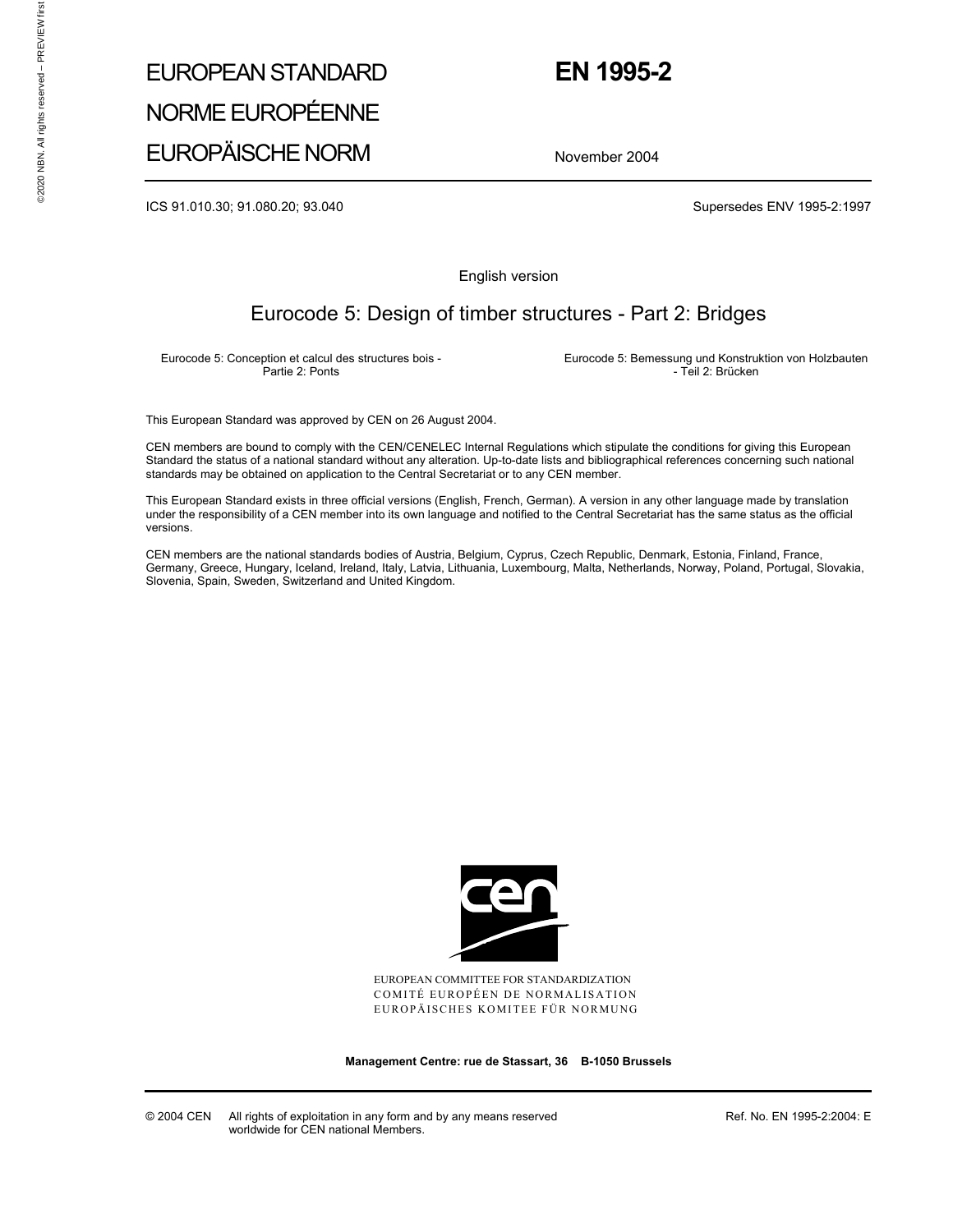### **Contents**

| Foreword                                                             | 3                |
|----------------------------------------------------------------------|------------------|
|                                                                      |                  |
| Section 1 General                                                    | 6                |
| 1.1<br>Scope                                                         | 6                |
| 1.1.1 Scope of EN 1990                                               | 6                |
| 1.1.2<br>Scope of EN 1995-2                                          | 6                |
| 1.2<br>Normative references                                          | $\,6\,$          |
| 1.3<br>Assumptions                                                   | $\overline{7}$   |
| 1.4 Distinction between principles and application rules             | $\overline{7}$   |
| 1.5<br>Definitions                                                   | $\boldsymbol{7}$ |
| 1.5.1 General                                                        | $\boldsymbol{7}$ |
| 1.5.2 Additional terms and definitions used in this present standard | $\boldsymbol{7}$ |
| 1.6<br>Symbols used in EN 1995-2                                     | 9                |
|                                                                      |                  |
| Section 2 Basis of design                                            | 11               |
| 2.1 Basic requirements                                               | 11               |
| 2.2 Principles of limit state design                                 | 11               |
| 2.3 Basic variables                                                  | 11               |
| Actions and environmental influences<br>2.3.1                        | 11               |
| 2.4 Verification by the partial factor method                        | 11               |
| 2.4.1 Design value of material property                              | 11               |
| Section 3 Material properties                                        | 13               |
| Section 4 Durability                                                 | 14               |
| 4.1 Timber                                                           | 14               |
| 4.2 Resistance to corrosion                                          | 14               |
| 4.3 Protection of timber decks from water by sealing                 | 14               |
| Section 5 Basis of structural analysis                               | 15               |
| 5.1<br>Laminated deck plates                                         | 15               |
| 5.1.1 General                                                        | 15               |
|                                                                      |                  |
| 5.1.2 Concentrated vertical loads                                    | 15               |
| 5.1.3 Simplified analysis                                            | 16               |
| 5.2 Composite members                                                | 17               |
| 5.3<br>Timber-concrete composite members                             | 17               |
| Section 6 Ultimate limit states                                      | 18               |
| 6.1<br>Deck plates                                                   | 18               |
| 6.1.1 System strength                                                | 18               |
| 6.1.2<br>Stress-laminated deck plates                                | 19               |
| Fatigue<br>6.2                                                       | 21               |
| Section 7 Serviceability limit states                                | 22               |
| 7.1<br>General                                                       | 22               |
| 7.2 Limiting values for deflections                                  | 22               |
| 7.3 Vibrations                                                       | 22               |
| 7.3.1<br>Vibrations caused by pedestrians                            | 22               |
|                                                                      |                  |
| 7.3.2 Vibrations caused by wind                                      | 22               |
| Section 8 Connections                                                | 23               |
| 8.1<br>General                                                       | 23               |
| 8.2<br>Timber-concrete connections in composite beams                | 23               |
| 8.2.1 Laterally loaded dowel-type fasteners                          | 23               |
| 8.2.2 Grooved connections                                            | 23               |
| Section 9 Structural detailing and control                           | 24               |
| Annex A (informative) Fatigue verification                           | 25               |
| General<br>A.1                                                       | 25               |
| Fatigue loading<br>A.2                                               | 25               |
| A.3<br>Fatigue verification                                          | 26               |
| Annex B (informative) Vibrations caused by pedestrians               | 28               |
| <b>B.1</b><br>General                                                | 28               |
| B.2<br>Vertical vibrations                                           | 28               |
| B.3<br>Horizontal vibrations                                         | 28               |
|                                                                      |                  |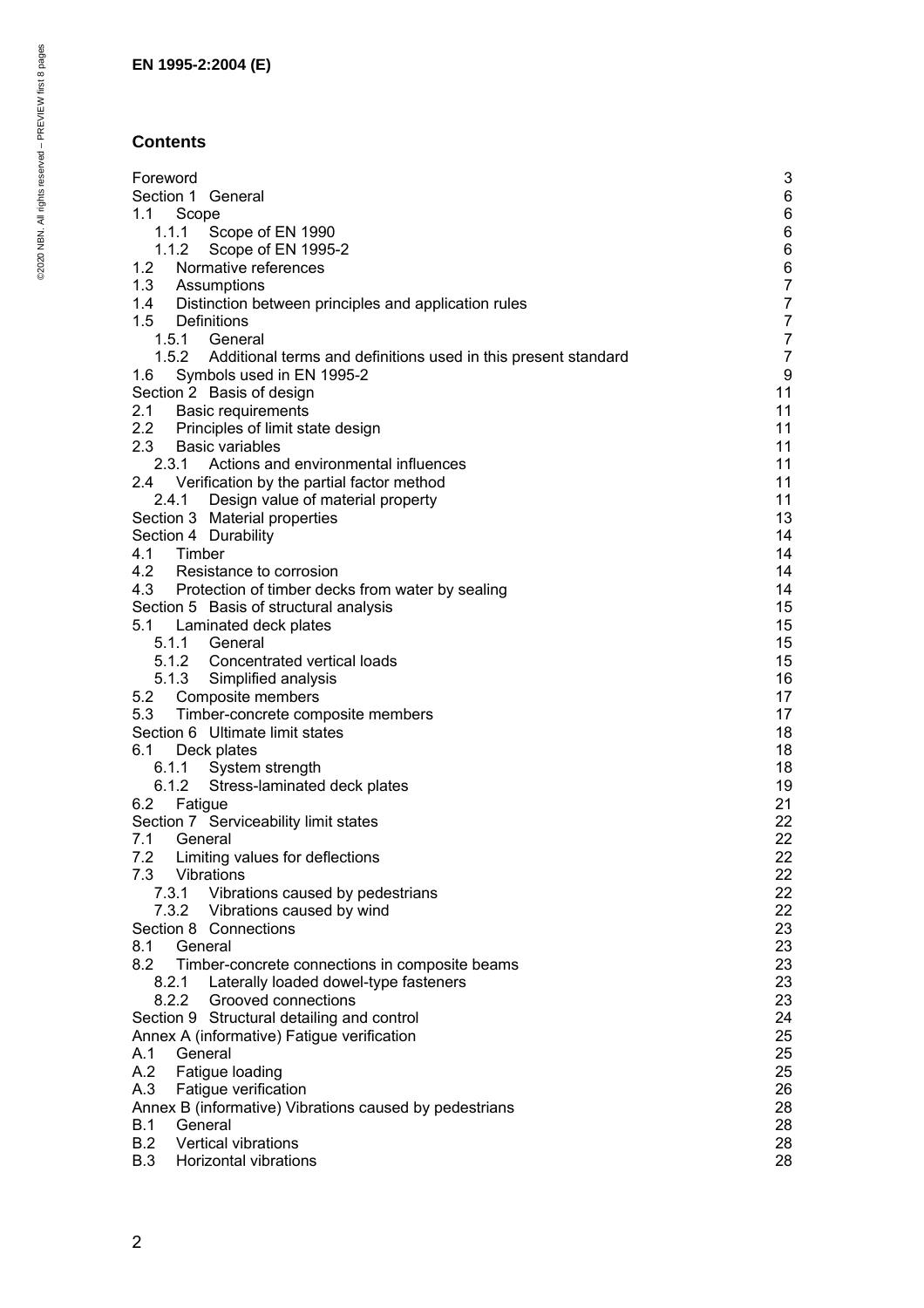#### **Foreword**

This European Standard EN 1995-2 has been prepared by Technical Committee CEN/TC250 "Structural Eurocodes", the Secretariat of which is held by BSI.

This European Standard shall be given the status of a National Standard, either by publication of an identical text or by endorsement, at the latest by May 2005, and conflicting national standards shall be withdrawn at the latest by March 2010.

This European Standard supersedes ENV 1995-2:1997.

CEN/TC250 is responsible for all Structural Eurocodes.

According to the CEN/CENELEC Internal Regulations, the national standards organizations of the following countries are bound to implement this European Standard: Austria, Belgium, Cyprus, Czech Republic, Denmark, Estonia, Finland, France, Germany, Greece, Hungary, Iceland, Ireland, Italy, Latvia, Lithuania, Luxemburg, Malta, Netherlands, Norway, Poland, Portugal, Slovakia, Slovenia, Spain, Sweden, Switzerland and United Kingdom.

#### **Background of the Eurocode programme**

In 1975, the Commission of the European Community decided on an action programme in the field of construction, based on article 95 of the Treaty. The objective of the programme was the elimination of technical obstacles to trade and the harmonisation of technical specifications.

Within this action programme, the Commission took the initiative to establish a set of harmonised technical rules for the design of construction works which, in a first stage, would serve as an alternative to the national rules in force in the Member States and, ultimately, would replace them.

For fifteen years, the Commission, with the help of a Steering Committee with Representatives of Member States, conducted the development of the Eurocodes programme, which led to the first generation of European codes in the 1980s.

In 1989, the Commission and the Member States of the EU and EFTA decided, on the basis of an agreement<sup>1</sup> between the Commission and CEN, to transfer the preparation and the publication of the Eurocodes to CEN through a series of Mandates, in order to provide them with a future status of European Standard (EN). This links de facto the Eurocodes with the provisions of all the Council's Directives and/or Commission's Decisions dealing with European standards (e.g. the Council Directive 89/106/EEC on construction products – CPD – and Council Directives 93/37/EEC, 92/50/EEC and 89/440/EEC on public works and services and equivalent EFTA Directives initiated in pursuit of setting up the internal market).

The Structural Eurocode programme comprises the following standards, generally consisting of a number of Parts:

| EN 1991 | EN 1990:2002 Eurocode: Basis of Structural Design<br>Eurocode 1: Actions on structures |
|---------|----------------------------------------------------------------------------------------|
|         |                                                                                        |
| EN 1992 | Eurocode 2: Design of concrete structures                                              |
| EN 1993 | Eurocode 3: Design of steel structures                                                 |
| EN 1994 | Eurocode 4: Design of composite steel and concrete structures                          |
| EN 1995 | Eurocode 5: Design of timber structures                                                |
| EN 1996 | Eurocode 6: Design of masonry structures                                               |
| EN 1997 | Eurocode 7: Geotechnical design                                                        |

 $\overline{a}$ <sup>1</sup> Agreement between the Commission of the European Communities and the European Committee for Standardisation (CEN) concerning the work on EUROCODES for the design of building and civil engineering works (BC/CEN/03/89).